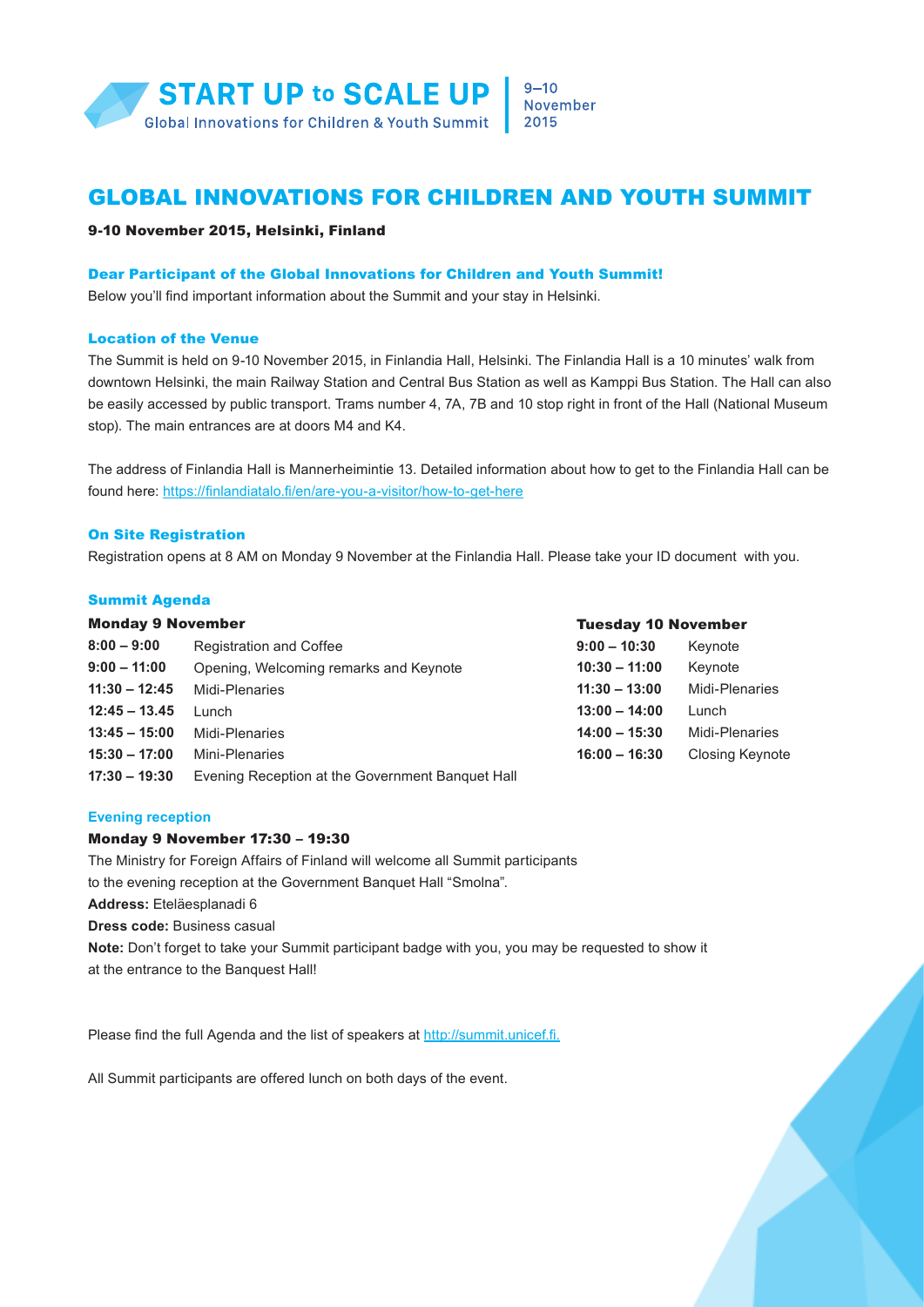## SLUSH

Slush is a conference and focal point for entrepreneurs and tech talent to meet with top-tier international investors, executives and media. The two-day event takes place every fall in wintery Scandinavia amidst one of the most dynamic tech ecosystems on the planet. In 2015, Slush is held on 11–12 November – right after the Innovation Summit – at the Exhibition and Convention Center of Helsinki (Messukeskus).

SLUSH is not part of the official agenda of the Innovation Summit, but is much recommended for Summit participants. If you stay in Helsinki a few more days and are interested in attending SLUSH but don't have the tickets yet, you can buy a two-day conference pass at a reduced price (295 € + VAT). Use the discount code 'UNICEFGUEST015' when registering at [http://www.slush.org/.](http://www.slush.org/)

#### Transport in Helsinki

Helsinki has well-functioning public transport. The Summit venue – Finlandia Hall – is well-located and easily reachable by foot, taxi or public transport including busses, trams and trains – depending on your place of accommodation.

A single ticket inside the Helsinki region for adult is 3 EUR, but there are lot of options to have 1–7 day tickets as well. More information about Helsinki city public transport and the tickets you will find on the HSL web page https://www.hsl.fi/en

#### Transport from and to the Airport Helsinki-Vantaa

You can get to and from the Helsinki-Vantaa Airport by Airport bus (Finnair City Bus), public bus (615), public train ("Ring Rails Line" I or P), or taxi.

Airport bus [Finnair City Bus](http://www.finnair.com/INT/GB/information-services/at-the-airport/transportation) and bus 615 operate between Helsinki City Center (railway station) and Helsinki Airport. The bus stops for both arriving and departing buses are located in front of the terminals.

#### **Finnair City bus**

You can get to and from Helsinki Airport using the Finnair City Buses, operated by Pohjolan Liikenne. The bus operates between Airport and Helsinki city center and departs every 20 minutes. The travel time from the airport to the city center is about 30 minutes. Price of a oneway ticket is 6.20  $\epsilon$ , and a round trip ticket is - 11.40  $\epsilon$ .

#### **Public transport**

There is a brand new **train connection** "Ring Rail Line" operating through Helsinki-Vantaa Airport and Helsinki city center. TheI train runs counterclockwise and P train clockwise, both arriving at the Main Railway Station (city center) in about 30 minutes from the airport.

**Bus [615](https://www.hsl.fi/sites/default/files/uploads/615_10082015alk.pdf)** (from Rautatientori, bay 12) operates at a rather low frequency and takes a longer route via Kartanonkoski to the Airport and back.

The price of a one-way ticket from the airport to Helsinki city is  $5 \in$  (regional ticket). See more information about public transport from the airport on the HSL web site https://www.hsl. fi/en/timetables-and-routes/terminals/airport-connections

#### **Taxi**

There are taxi stations just in front of the terminals. The travel time is about 30–40 minutes (depending on the traffic) and the cost is approx.  $30-40 \in$ .

#### Mains Electricity

Mains electricity in Finland is 230 V as voltage and 50 Hz as frequency. Plugs used are C (commonly used in Europe, South America & Asia) and F plugs (used almost everywhere in Europe & Russia, except for the UK & Ireland).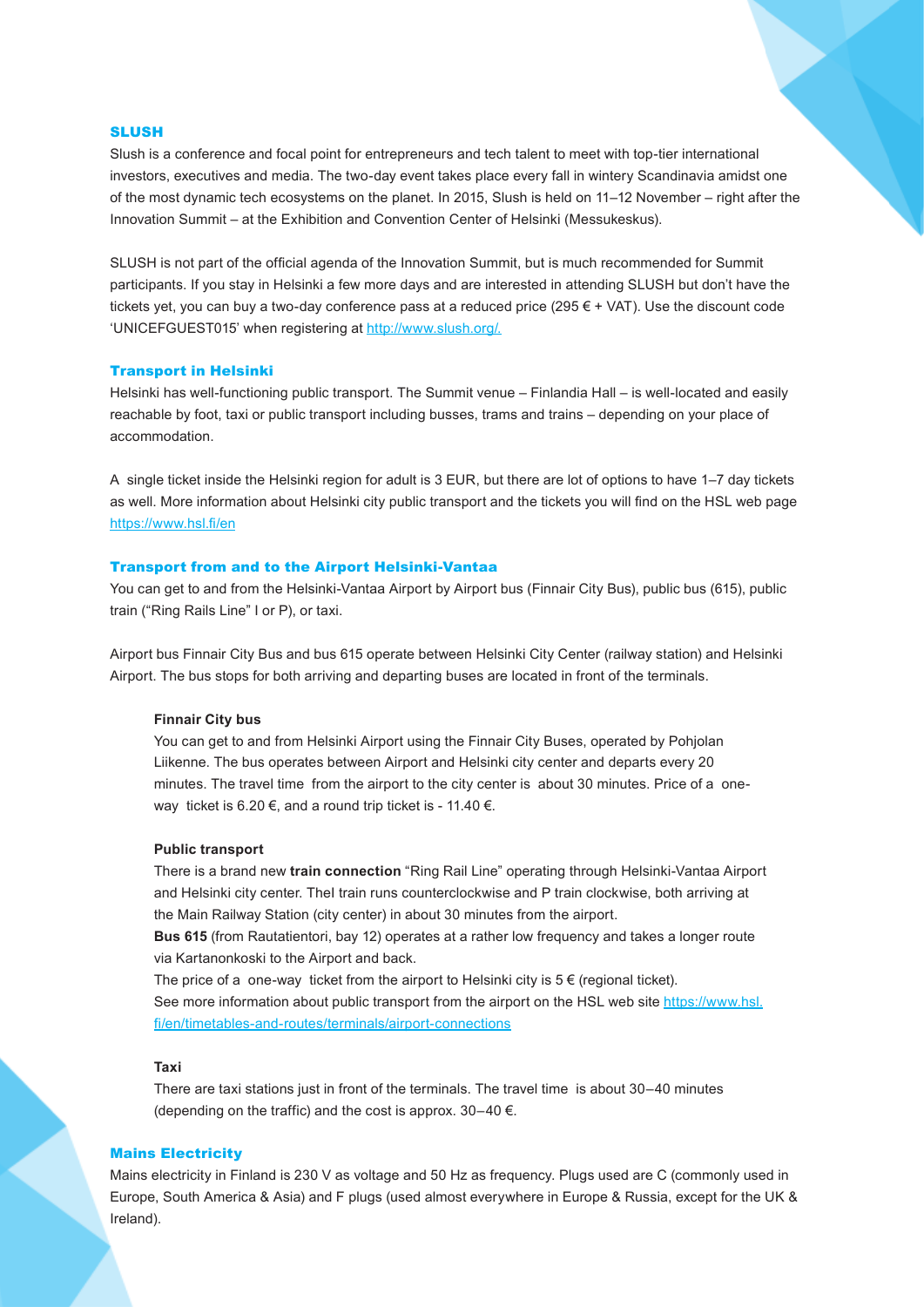#### **Currency**

Finland is part of EMU so we use euros. It is also common in Finland to pay with a card and there are not many places where the credit/debit cards won't be accepted.

#### Visas

We hope all of you already have the needed travel documents, but in case you need a personalized invitation letter for a visa, or other help with travel arrangement, please, contact us at [innovation.summit@unicef.fi](mailto:innovation.summit@unicef.fi).

#### Helsinki in a Nutshell

Helsinki is the capital and the largest city in Finland with a population over 600,000. Helsinki is Finland's major political, educational, financial, cultural, and research center as well as one of northern Europe's major cities.

## Climate in Helsinki

Helsinki is situated in the southern part of Finland but in northern latitudes. The weather in November is getting cooler, and even on sunny days, the highest temperature might stay well under 10 degrees, dropping occasionally under zero degrees. The proximity to the sea makes the weather feel even colder. November also marks the beginning of kaamos period – the nights will be longer and days shorter, so be prepared to meet it both with warm clothes and a bright mind!

## What to do in Helsinki

If you have time to stay longer in Helsinki, here are few tips on what to do in Helsinki in November.

#### **Sibelius and music**

Year 2015 is the anniversary of the most famous Finnish composer Jean Sibelius (1865-1057). There are lot of events during the anniversary year. For example, you can listen to Sibelius piano music in eight of Helsinki's parks, see more [here](http://www.visithelsinki.fi/en/whats-on/events-in-helsinki/celebrating-sibelius-in-2015): http://www.visithelsinki.fi/en/whats-on/events-in-helsinki/celebrating-sibelius-in-2015 More about Sibelius anniversary: http://sibelius150.org/en/

The exhibition *[Music! Echoes from the past of a City](http://www.helsinginkaupunginmuseo.fi/en/exhibitions/music-echoes-from-the-past-of-a-city/)* (http://www.helsinginkaupunginmuseo.fi/en/exhibitions/ music-echoes-from-the-past-of-a-city/) at **Helsinki City Museum's Hakasalmi Villa** presents the **past and the current diversity of music in Helsinki**. During the exhibition, the hall of the museum will be turned into a concert venue where you can enjoy music-related programmes i.e. matinee concerts every Sunday starting from 19 March. See more: [www.helsinginkaupunginmuseo.fi/en](http://www.helsinginkaupunginmuseo.fi/en/exhibitions/music-echoes-from-the-past-of-a-city/)

#### **Exhibitions**

In Helsinki, there are several museums and even more galleries. Here are some of the exhibitions open during the Summit:

**Helsinki Art Museum HAM** will be exhibiting the works of one of the world's most influential artists, Chinese artist **Ai Weiwei**. His works of art will be exhibited for the first time in Finland and two of the pieces will have their world premiere. The HAM is located in Tennispalatsi in Kamppi area, Eteläinen Rautatienkatu 8, which is a 10 min walk from the Finlandia Hall. See more about Ai Weiwei a[t HAM](http://www.hamhelsinki.fi/en/): http://www.hamhelsinki.fi/en/

Newly renovated **Museum of Modern Art Kiasma** has several interesting exhibitions, for example young Finnish artist Jani Leinonen's "School of Disobedience" with his pop art works questioning mainstream political, economic and cultural approaches. Find more about [Kiasma:](http://www.kiasma.fi/en/) http://www.kiasma.fi/en/

Other Information about Helsinki, including a list of recommended **restaurants**: [www.visithelsinki.fi](http://www.visithelsinki.fi/en)